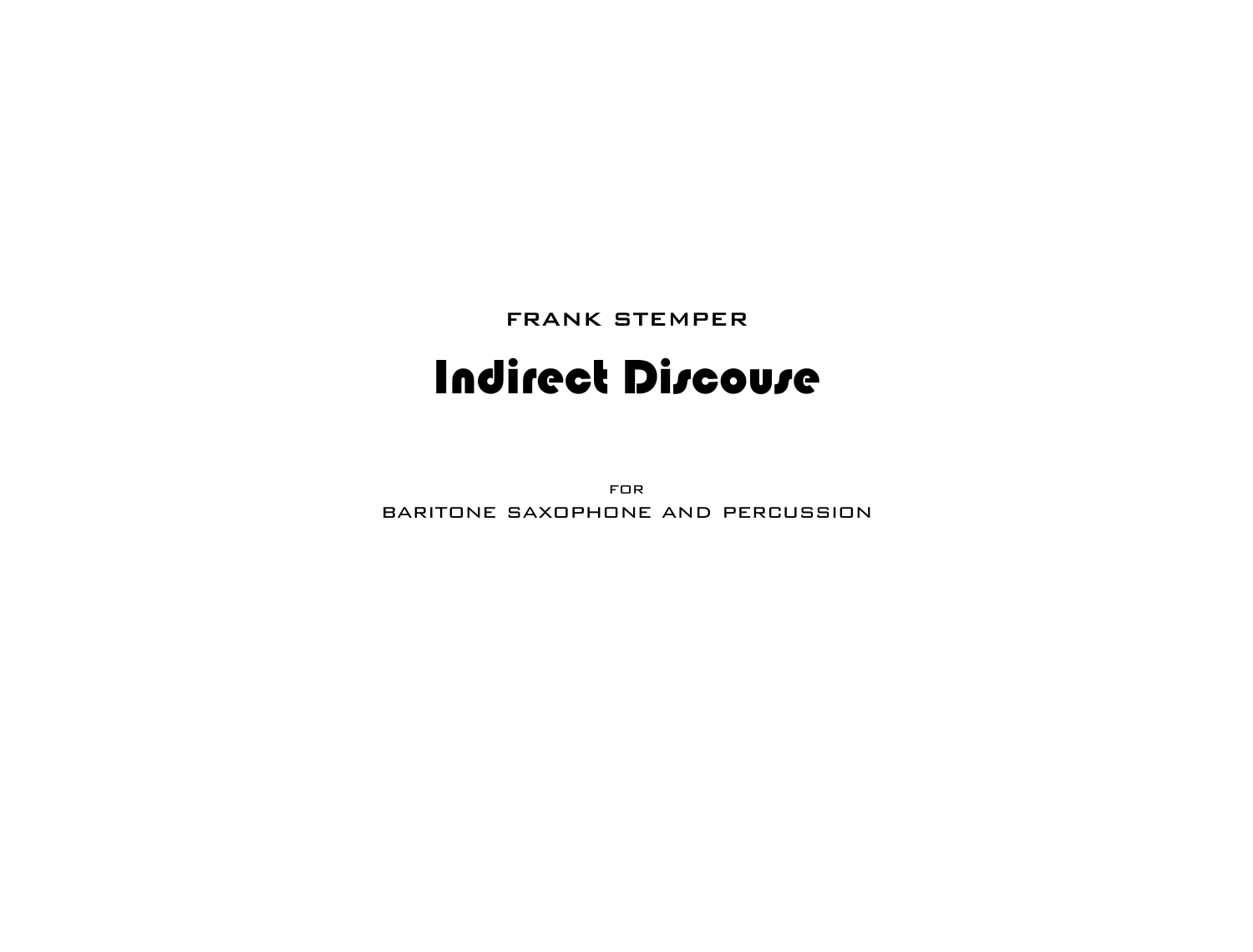## Indirect Discouse FRANK STEMPER for Eric Mandat





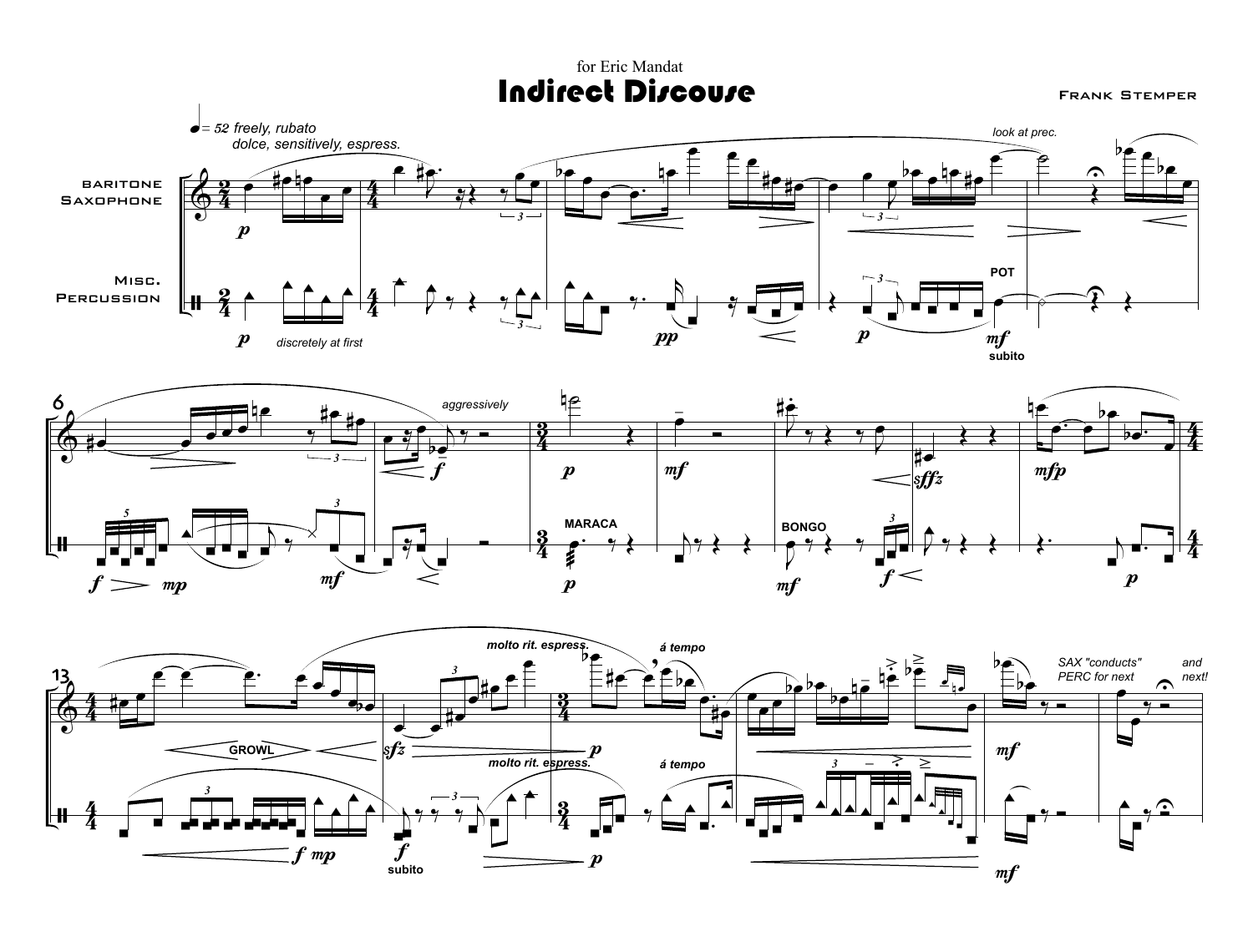



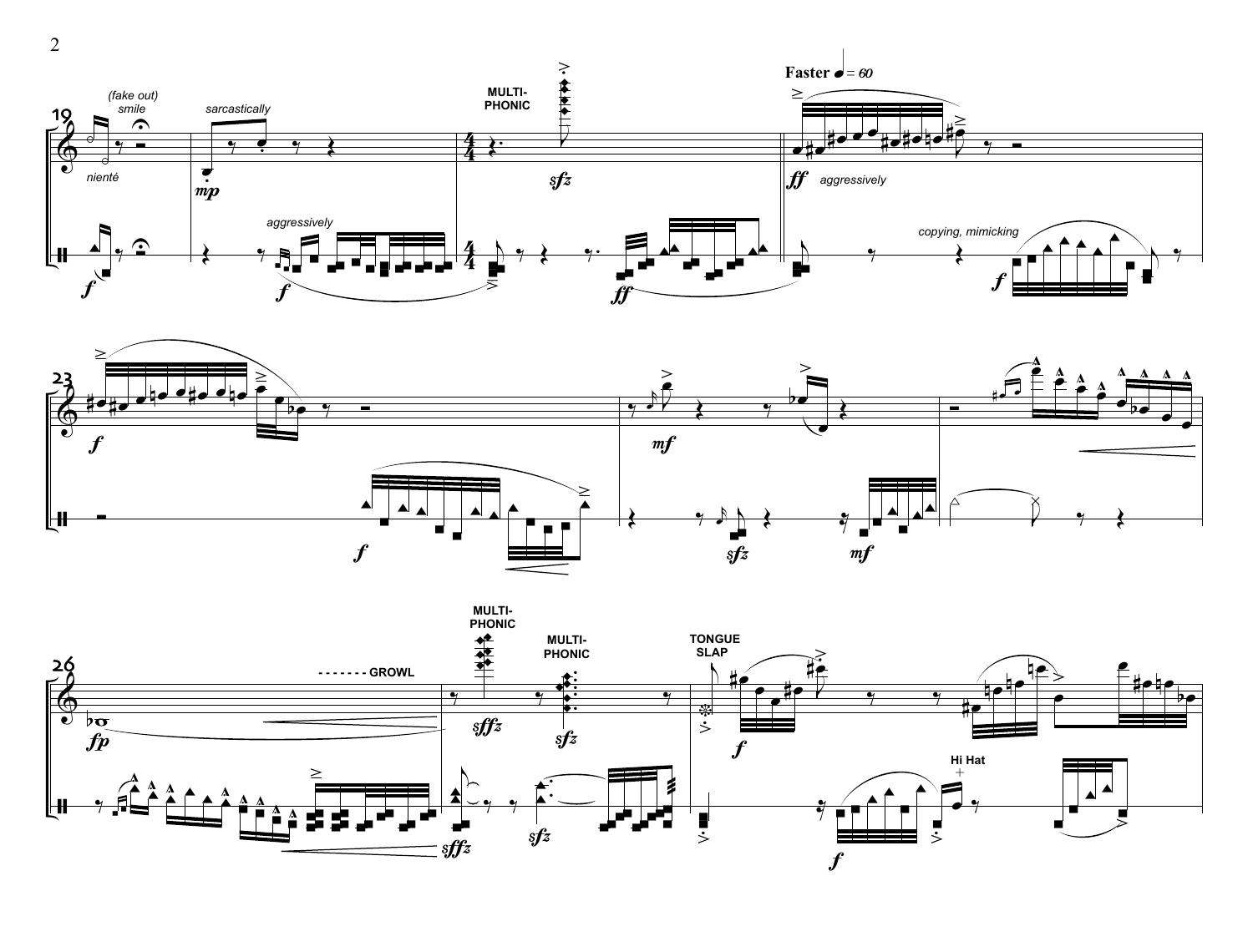



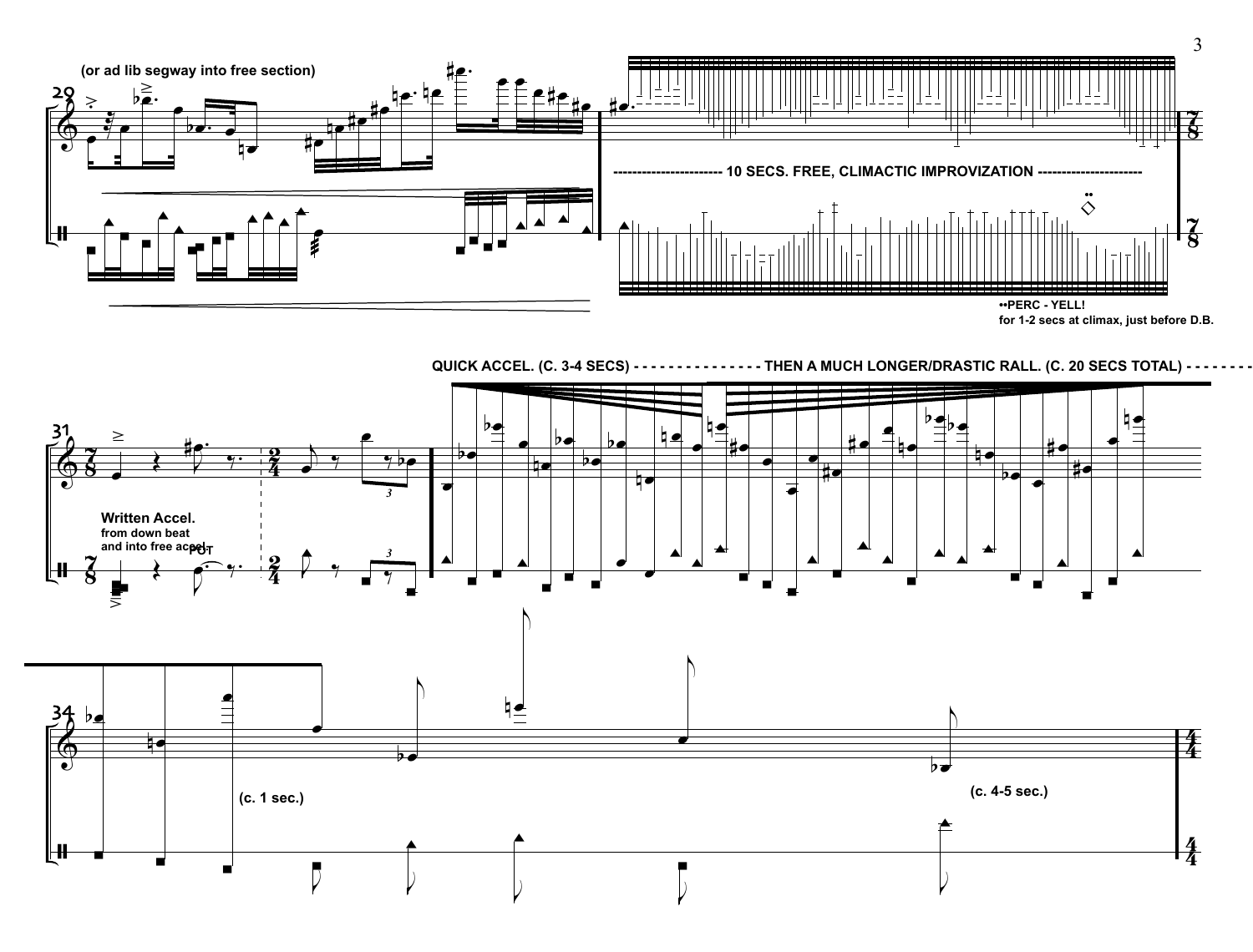



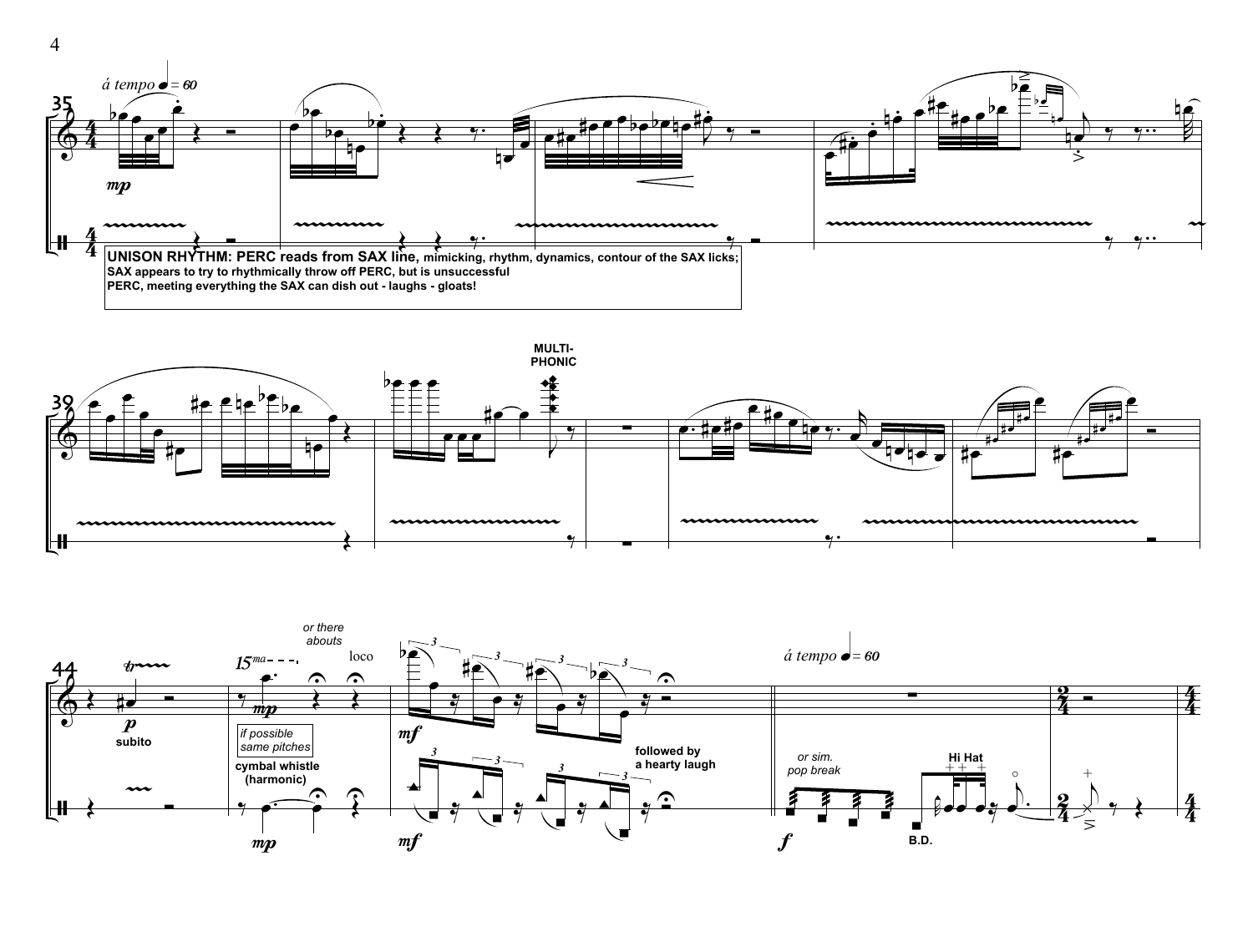





*PERC continues Waltz accompaniment but also follows the rhtyhm and contour of the SAX and embellishes the HI's and LOW's. This continues to c. bar 82, when it transitions to the straight HI-LOW improvisation section.*